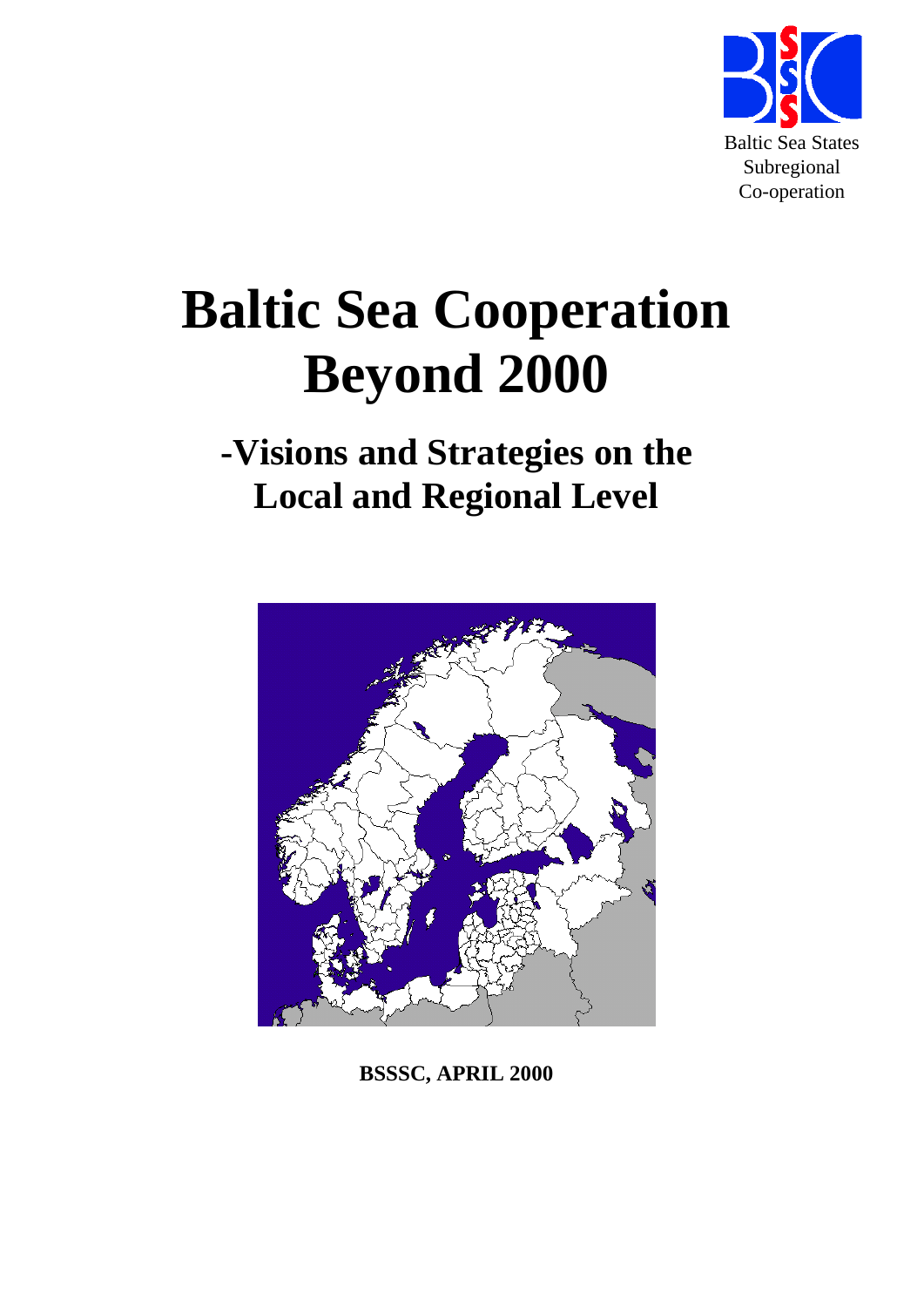**Baltic Sea Cooperation Beyond 2000 -Visions and Strategies on the Local and Regional Level** 

BSSSC, April 2000

Elaborated by Mr. Martin Ruby Larsen, BSSSC Secretariat

BSSSC Secretariat (until 1. May, 2000) After 1. May, 2000: C/o Association of County Councils in Denmark Office of the Pomeranian Region<br>P.O.Box 2593 President P.O.Box 2593<br>Dampfćrgevej 22 DK – 2100 Copenhagen Ø PL-80-810, Poland Tel: +45 35 29 84 10<br>Fax: +45 35 29 83 39<br>+48 58 307 74 38 Fax: +45 35 29 83 39 Internet: www.bsssc.com www.bsssc.com E-mail: bsssc@bsssc.com bsssc@3net.pl

ul. Okopowa 21/27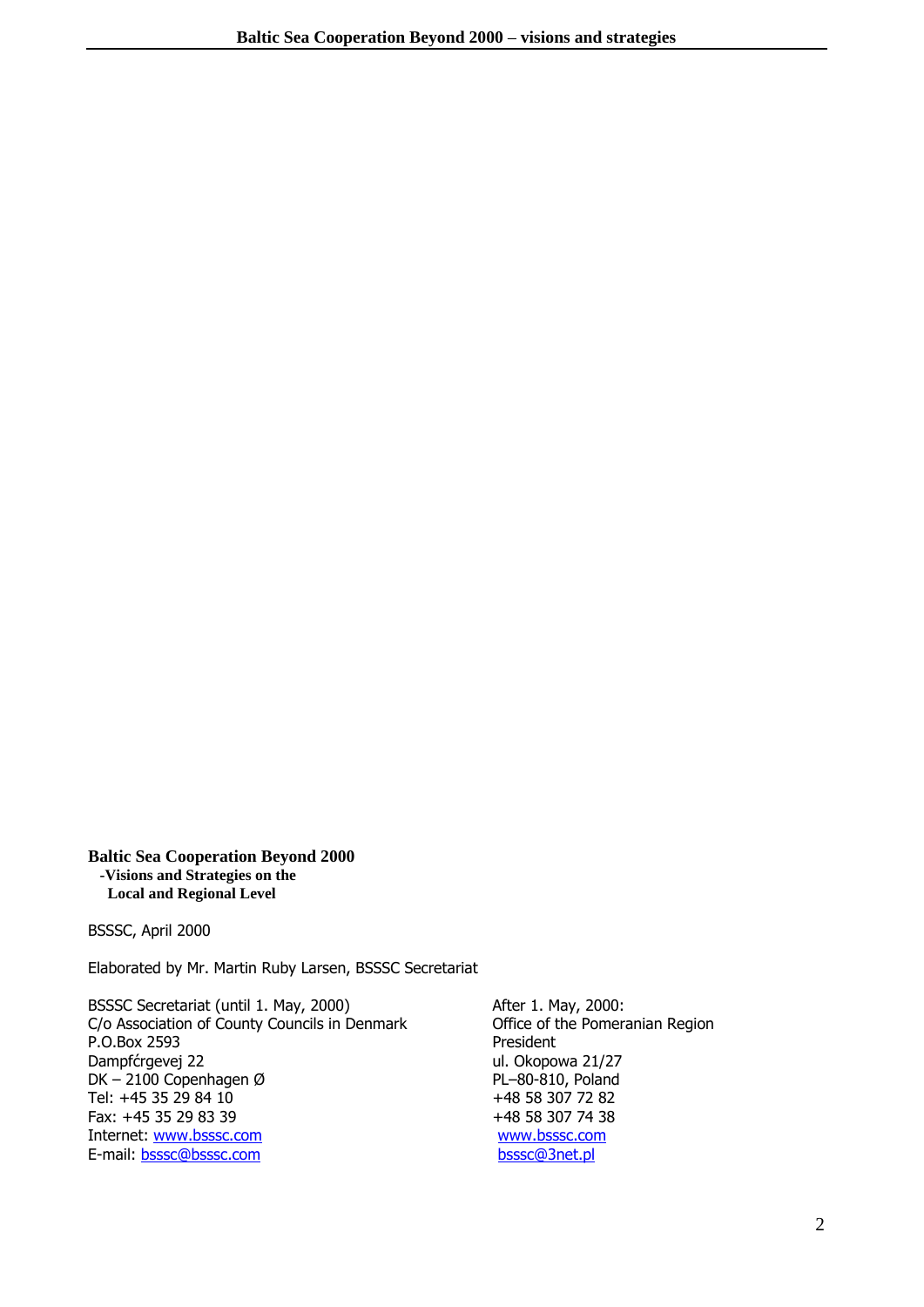## **Preface**

The Baltic Sea States Subregional Co-operation (BSSSC) has initiated this paper in order to present future areas of interest and actions to be taken in the Baltic Sea cooperation. This paper was adopted by the political Board of BSSSC on April 29, 2000. Hence, this paper presents BSSSC' objectives of Baltic Sea Cooperation, but it also presents a list of concrete project areas that are connected to these overall objectives.

The paper should be seen as the culmination of a long process within the BSSSC, starting in June 1998, gathering information from the sub-regions around the Baltic Sea by launching a workshop in Brussels discussing EU funding and the regional contribution to the accession process. Later on, in the spring of 1999, a Consultation Process was conducted, covering all 10 countries around the Baltic Sea, in order to gather the experiences and perspectives of the sub-regions in relation to interregional co-operation. The picture drawn both in Brussels and through the Consultations Process was very useful, leaving the BSSSC with a vast amount of information on the sub-regions' international involvement and its financing.

The conclusion was that in order to further facilitate cooperation in the Baltic Sea a common programme financing the work was needed. Therefore an effort was put into explaining both the national governments and the European Commission what the needs and deeds of the local and regional level were. The national level was somewhat open to the idea but so far only the Danish Government has set aside financial means. Furthermore, the European Commission signalled clearly during 1999 and spring 2000 that an actual EU Baltic Sea Programme financing local and regional cooperation was not realistic at this point in time.

However, the European Commission was very much interested in the visions and strategies of the local and regional level. Therefore this paper is outlining precisely that, and at this point not speculating directly about actual programmes. That way this is a paper for inspiration, inspiration for the European Commission, for the national governments but also for the individual local and regional authorities who are the experts on regional development. A common future for the Baltic Sea Region needs an overall vision to avoid randomisation.

Therefore, it is the hope of BSSSC that this vision based on experience and general know-how, can provide regional authorities around the Baltic Sea with important inspiration to their own formulation of visions and strategies.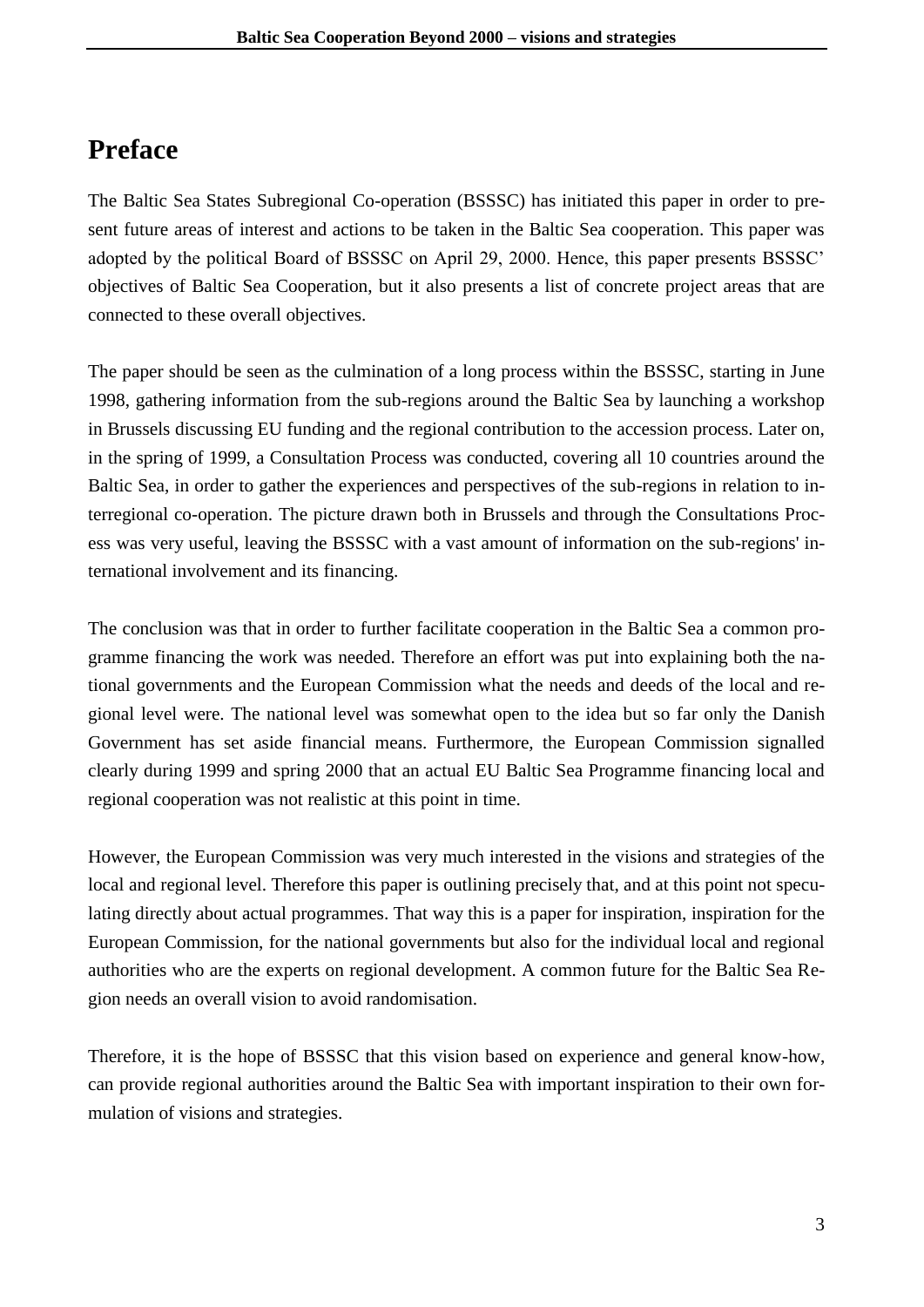## **Content**

| Summary                                       | p. 4  |
|-----------------------------------------------|-------|
| Why Baltic Sea Co-operation?                  | p. 7  |
| One Region? – Status so far                   | p. 8  |
| The Future Topics of Baltic Sea Co-operation? | p. 10 |
| -in the economic sphere                       | p. 10 |
| -in the wider political sphere                | p. 14 |
| <b>Final Words</b>                            | p. 15 |

## **Appendix**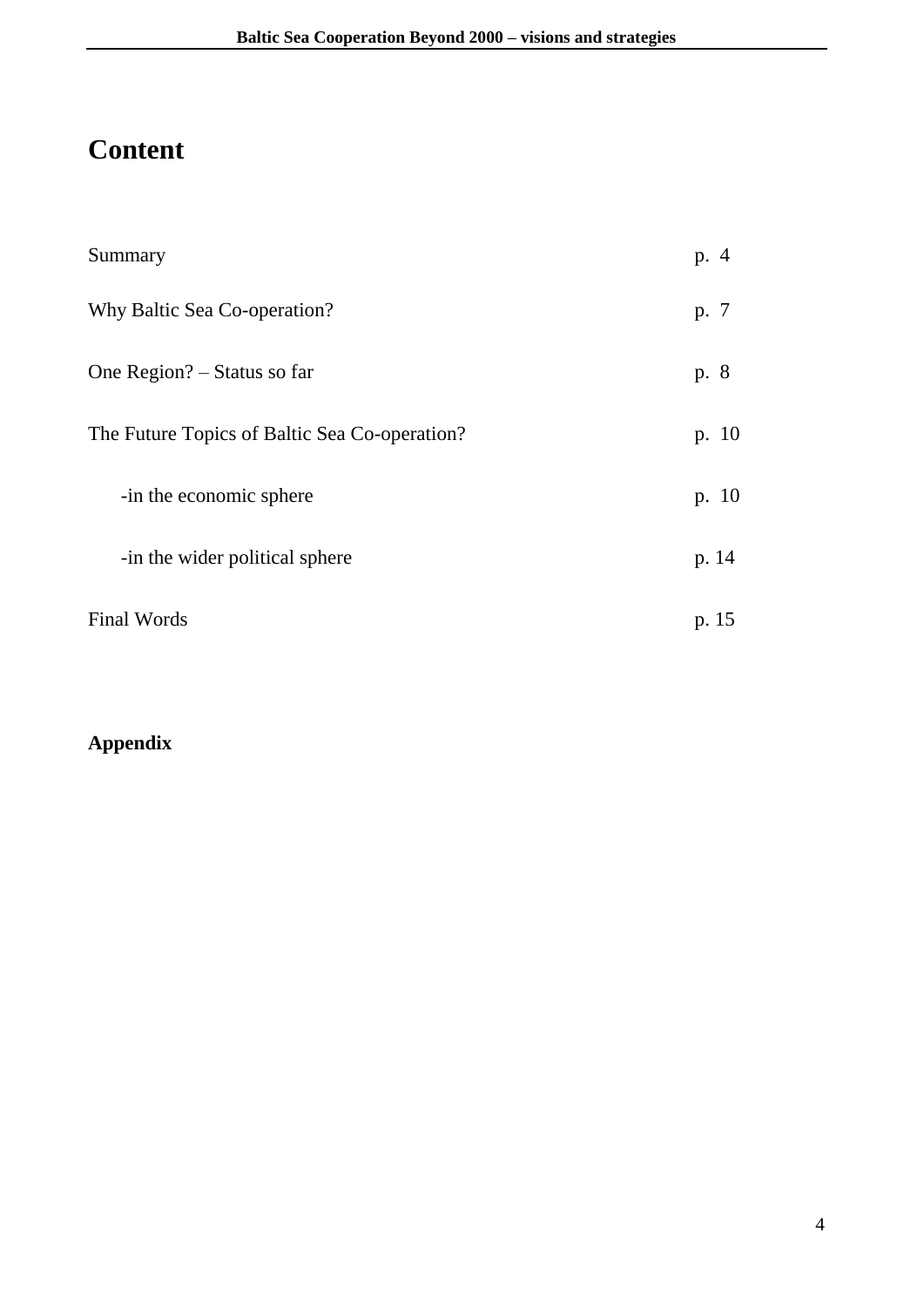## **Summary**

Baltic Sea co-operation must be considered vital for those living inside, as well as for those living outside, the Baltic Sea Region due to the security implications that a hostile Baltic Sea environment would entail. Security aside, many other problems in the Baltic Sea Area also finds their solutions in the common co-operation (within spheres such as environment, transport, energy infrastructure, employment and education, fighting international crime, etc.).

Considerable co-operation is already taking place - and on many levels. States, regions, municipalities, companies, NGO's, etc., are all working together, trying to re-establish the Baltic Sea Region's historic, cultural and economic ties. The *regional and local authorities* together with *local companies, NGO's and associations* play an increasingly important role. The local and regional level is always closer to the real problems than the central level, - and, simultaneously, closer to their solutions. The nearness makes the difference.

The basic foundation for the future cooperation in the Baltic Sea Region has been laid down through the Pre-Accession process and the Northern Dimension initiative. These compose the overall framework within which areas of co-operation can be specified and these are the cores of the regionalisation process that is going on in the Baltic Sea Region leading to a more mature region.

Economically it is essential for the individual local and regional authorities to improve their competitiveness when it comes to attracting new – and developing existing – industries/businesses. In a world dominated by global markets local, regional or national competitiveness is no longer only a question of natural resources or inheritance in any way, but primarily a question of whether or not a location is capable of facilitating dynamism, innovation and competition. It is a matter of creating a fruitful business environment, and that is exactly a task for the local and regional authorities since they are in charge of regional and local development.

In order to create this beneficial business environment, one of the regional and local authorities' primary tools is to co-operate, to exchange knowledge and ideas as to how tasks should be solved in all policy spheres. In order to ease the cooperation/exchange between authorities and organisations across the Baltic Sea the newest information technology should be put into use. Besides facilitating inexpensive and continuous communication, an extensive use of IT will directly enhance capabilities of all authorities and actors involved.

The main priority fields of cooperation in the Baltic Sea Area are business and regional development, education and training, environment, and health and social security.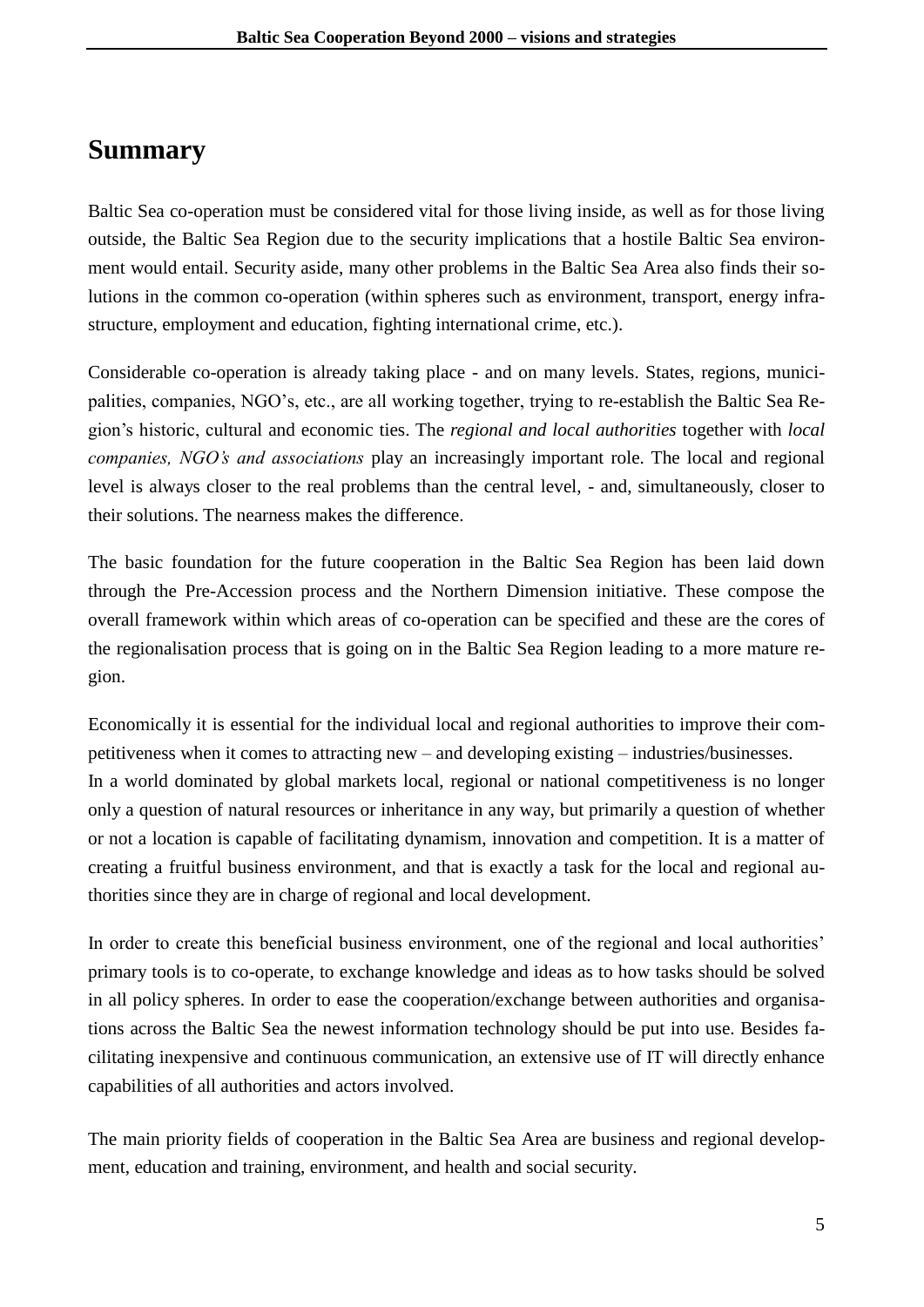Cooperation in these fields creates added value for all regions and municipalities, but for some, especially on the Eastern side of the Baltic Sea Region, this cooperation is essential if they are to develop economically and prosper further within the next few years. The importance of cooperating can therefore not be overestimated.

This paper defines common objectives in Baltic Sea co-operation and it points to ways to reach them, it is a vision as well as a concrete strategy.

Copenhagen, April 2000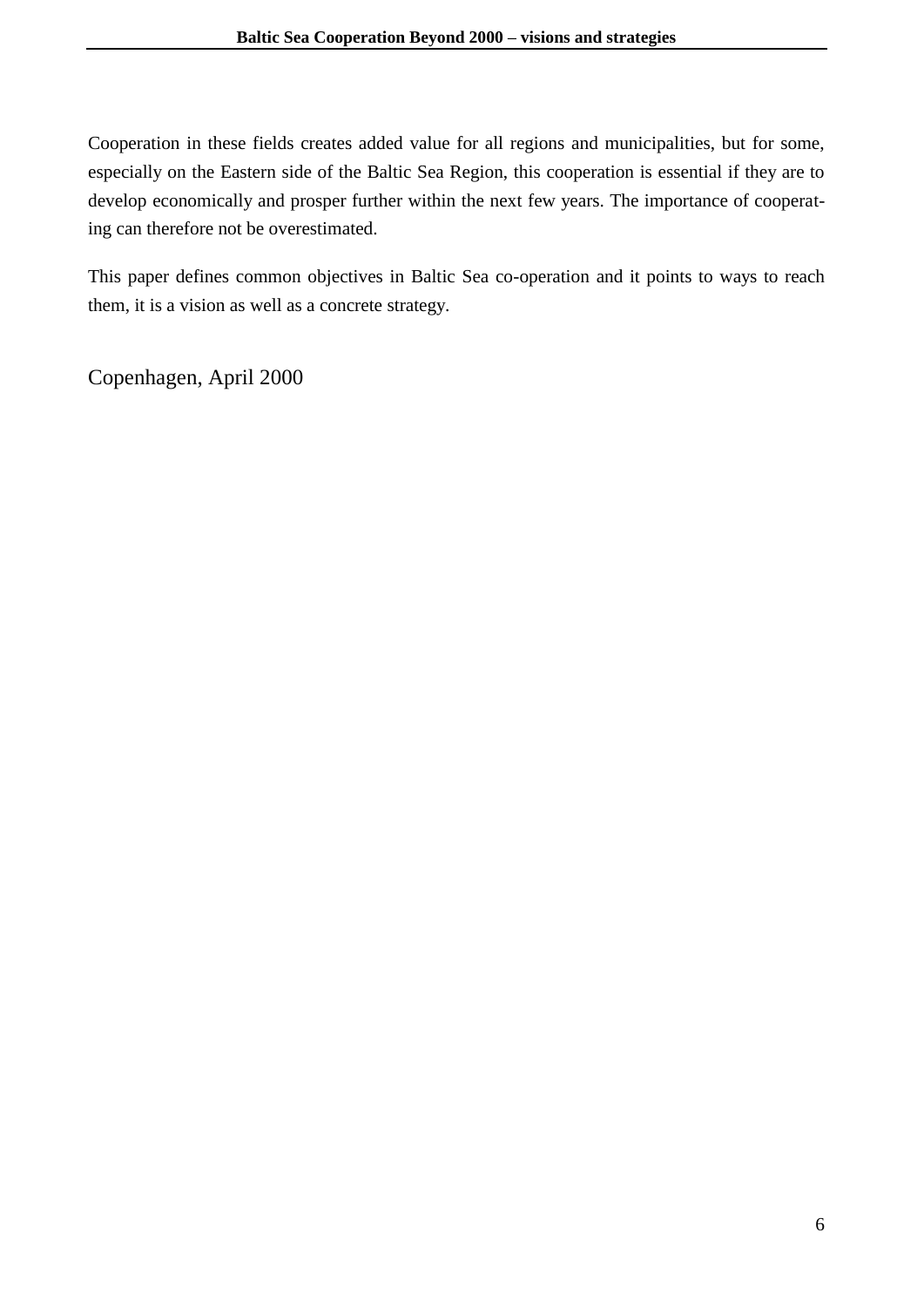## **Why Baltic Sea Co-operation?**

When the cold war ended new possibilities opened up for those living in the Baltic Sea Area. Since the very outset of the new security scenario it has been obvious that elimination of the old dividing lines were crucial if history should not be allowed to repeat itself. Therefore those dividing lines that separated Europe in two, and cut across the Baltic Sea Area for 45 years, had to be overcome by a new era of cooperation.

In this light cooperation in the Baltic Sea is essential not only for actors inside the region but also for external ones due to security implications. Baltic Sea cooperation must be appreciated and supported as such. However, security matters aside, the Baltic Sea Area also have many other problems that can only be solved in cooperation. The environmental issues are well known, but there are many equally important challenges related to better transport systems, to energy infrastructure, to employment and education, to fighting international crime, etc.

The cooperation process in the Baltic Sea area has already begun and many co-operative networks already exist. The cooperation is taking place on many levels. States, regions, municipalities, companies, NGO's, etc., are all working together, trying to re-establish the Baltic Sea Region's historic, cultural and economic ties in order for it to regain its identity and position among the Regions of Europe. However, all levels of co-operation must be strengthened. Co-operation at the State level is very important, but true confidence between the peoples of the Baltic Sea Region must be build at the level where people actually meet. In this context, the *regional or local authorities* together with *local companies, NGO's and associations* play an increasingly important role. The local and regional level is always closer to the real problems than the central level, - and, simultaneously, closer to their solutions. Co-operation at the regional and local levels is therefore an instrument to ensure that political, economic and social interests converge and result in effective common actions to solve the challenges, which are jointly faced. The nearness makes the difference.

The many words that have been spoken about peace and development for both Eastern and Western Europe, and the many promises made about assistance from the West to the East, are with the ongoing negotiations about an Eastward EU-enlargement closer to being realised. The political division of the Baltic Sea Region will be partly terminated with the accession of Poland and the three Baltic states to the European Union giving the region an opportunity to restore its former coherence.

This eastward enlargement is truly historic in the sense that it will, to some extent, bridge the gap between East and West. However, the Baltic Sea Region has problems that cannot be covered by the EU pre-accession process alone. The development in Russia is of vital importance to peace and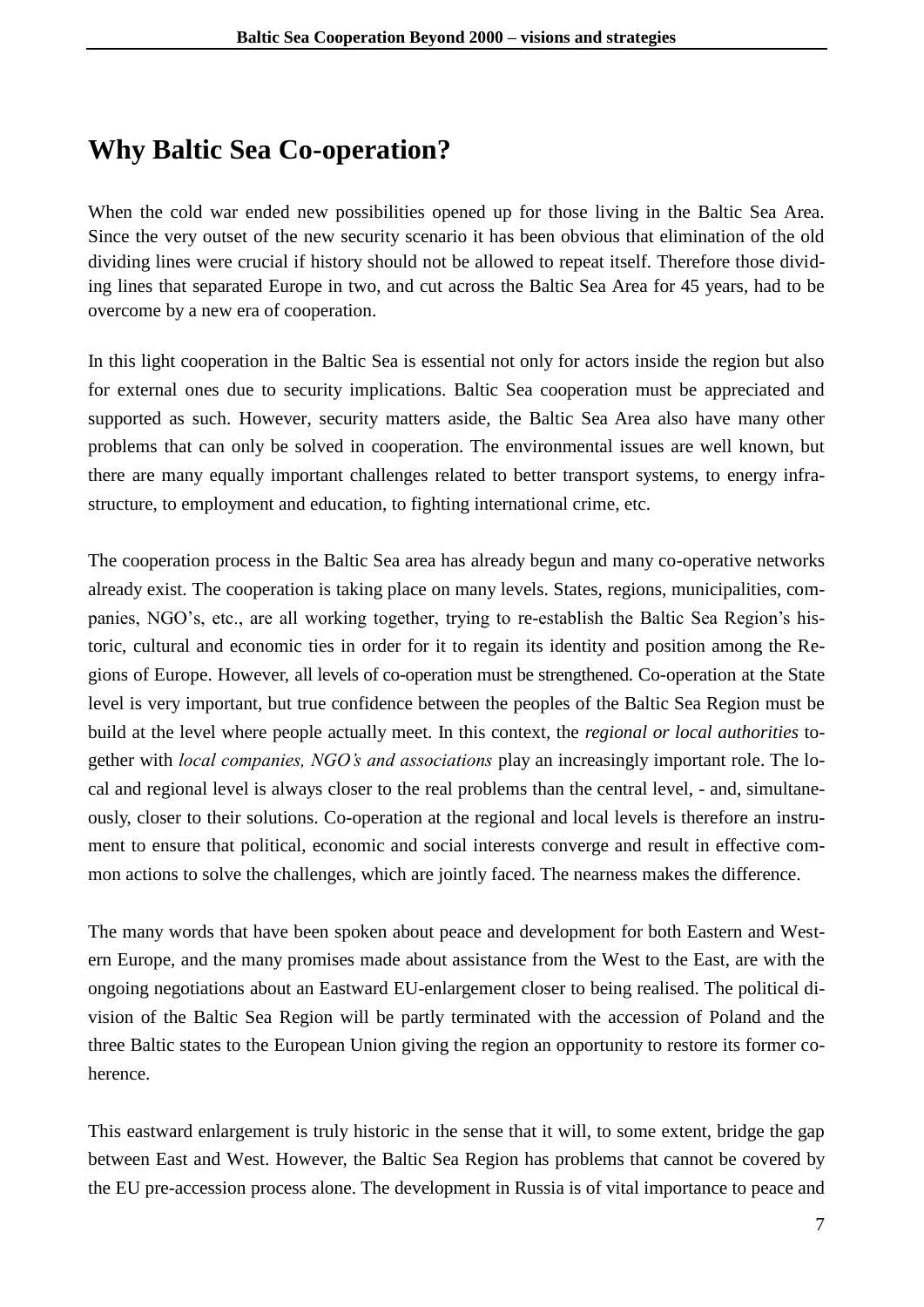stability in the region and therefore it is essential to include Russia when discussing solutions to Baltic Sea problems. If we are to develop a true Baltic Sea region, then the participation of Russia is an absolute necessity. This is why the issue of the Northern Dimension has recently been raised. Whereas the pre-accession process is exclusive in the way that it too divides the Baltic Sea Region; between members and non-members (and non-members into candidates and non-candidates), the Northern Dimension is inclusive, embracing not only the EU or the Baltic Sea Region, but the whole of Northern Europe.

*Hence the basic foundation for the future cooperation in the Baltic Sea Region has been laid down through the Pre-Accession process and the Northern Dimension initiative. These compose the overall framework within which areas of cooperation can be specified and these are the cores of the regionalisation process that is ongoing in the Baltic Sea Region leading to a more mature region.* 

## **One Region? –Status so far**

The most basic notion of the concept "region" is a geographical unit delimited by more or less natural physical barriers and marked by ecological characteristics. For this kind of region to develop into a higher level of maturity a substantial amount of economic interactions and cultural exchange and as well as political stability, a high level of security and some degree of institutionalisation are needed. A mature region is an acting subject with a distinct identity, actor capability, legitimacy, and structure of decision-making, a region that is able to solve its own conflicts whatever they might be<sup>i</sup>. Up till now the actions taken to establish cooperation in the Baltic Sea Region has not led to such results, however, efforts have been made at all levels.

**On the European level,** the European Union is increasingly focussing on the Baltic Sea region especially in relation to the above mentioned Northern Dimension initiative and the enlargement process. As to the latter, the European Commission has launched financial support programmes supporting the Eastern applicant countries in their preparations for membership. The three Baltic countries and Poland benefits from this, as does Russia from other financial programmes – though to a lesser extent. The European Union is hereby assisting the development in the eastern part of the Baltic Sea Region, which also have positive effects on the Western part, and in general helps tying the region together.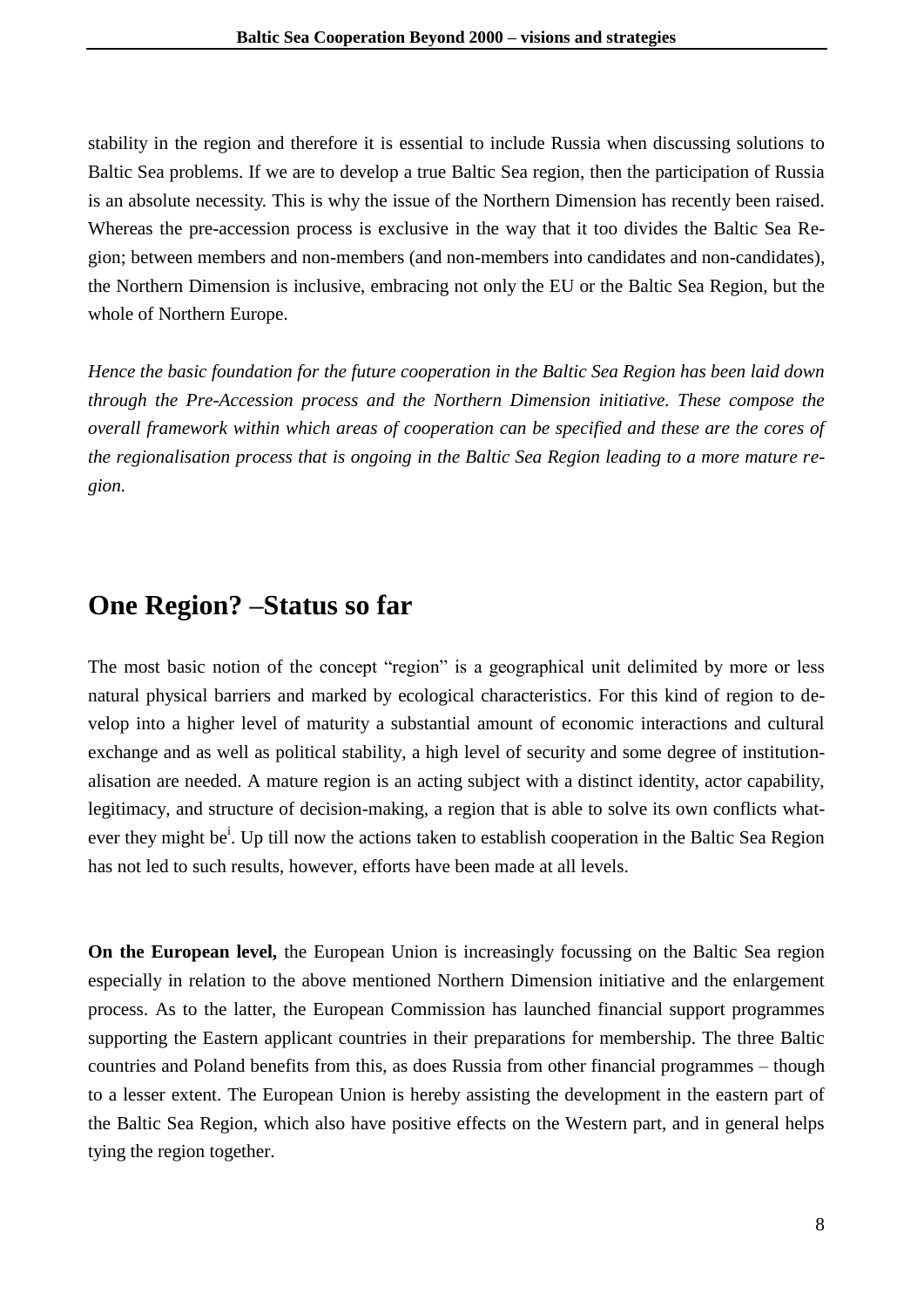**On the state level,** national funding has been provided for financing bi- and multilateral projects on various levels. Furthermore, the Council of Baltic Sea States (CBSS) was established in 1992. The objective is to have a regional forum to strengthen stability and prosperity through cooperation.

**On the regional and local level,** various organisations have arisen in order to deepen the relations and to strengthen the participation of the regional and local levels in a common process for the whole region. The local and regional organisations are very diverse focusing on either multiple political issues or on more sector specific ones (i.e. environment).

In order for actors to involve themselves in Baltic Sea Cooperation in the first place it is essential that the participating parties believe in the overall idea of a Baltic Sea Region, a prerequisite for this is that there exists widely recognised common cultural and historic ties. Surveys among the subregions in the area have shown that there is indeed agreement on the strong historical and cultural ties that exists within the Baltic Sea Region, and that the subregions share common interest in a variety of fields<sup>ii</sup>.

Hence, numerous local and regional projects in various sectors between partners in different countries are initiated. Surveys have shown the main priority fields of cooperation to be most prominently related to economic development (business and regional development), but also education and training, environment, and health and social security are prioritised. And cooperation partners for all projects are nearly always found within the Baltic Sea Region according to the same survey iii .

#### *Hence, Baltic Sea Co-operation is for the moment influenced by the following factors:*

- *A number of top-down formulated strategies and policies for Baltic Sea Co-operation that has to be put into concrete action. Examples are the EU Pre-accession policy, preparing Poland and the three Baltic States for accession to the European Union, and the Northern Dimension policy, creating a future framework for cooperation in the wider Baltic Sea Region.*
- *A remarkable number of concrete projects initiated at regional and local level based on a local and regional development driven bottom-up process. Project partners are found within the BSR.*
- *A multitude of institutions and organisations trying to express the needs and demands of Baltic Sea actors, including local and regional authorities.*

In order to create the best environment for co-operation in the Baltic Sea area we need to ensure that mechanisms are developed which are going to balance the local and regional dynamic with the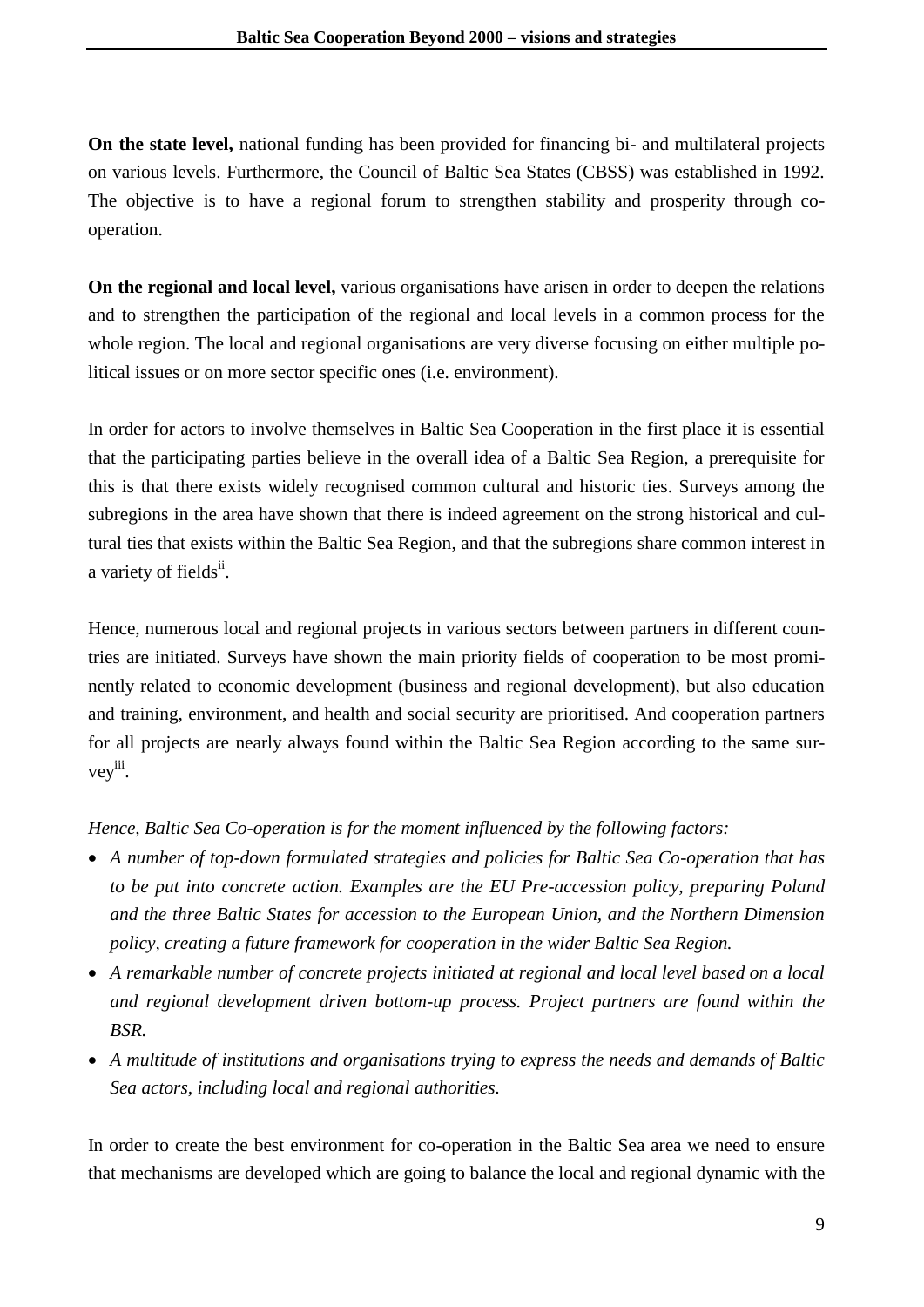strategies of the levels above. The national and EU level strategies for creating economic and political cohesion need to be complemented by the regions' bottom-up approach to international cooperation. How should regions on this basis organise the future Baltic Sea Co-operation, or more explicitly, around what specific topics should it be organised?

## **The Future Topics of Baltic Sea Co-operation**

The Northern Dimension and the EU enlargement process are the general frames for the cooperation in the Baltic Sea region but when it comes to implementing those concepts the local and regional authorities are essential since they are the ones conducting many of the concrete tasks.

As to the Northern Dimension, the concept is still in need of a more specific content. The local and regional level is ready to contribute to fill out the framework and the EU and the national governments should indeed consult them. Furthermore, when the overall Northern Dimension policy will be in place implementing authorities will be needed.

As to Pre-accession, from the point of view of Estonia, Latvia, Lithuania and Poland, harmonisation of the legislation generally comes first, implementation second. As harmonisation is well under way, it is now the right time to plan for the involvement of the local and regional level. The EU clearly stated in a report from April 1996 that regional co-operation in the Baltic Sea could contribute to the membership of candidate countries in the European Union and to enhance economic and social cohesion in an enlarged union.

So much for the general framework, the actual fields of cooperation that are important in order to create a mature, prosperous and political stabile Baltic Sea Region must be specified:

#### *In the Economic Sphere – competitiveness*

In a world ruled by globalisation, the nation-state is restrained from using many of the traditional macroeconomic tools to solve their problems because of the global market forces. In order to cope with these market forces, countries are choosing macro-regionalisation as the middle way between the national level and the global. The united volume of many countries leaves them with a better chance to stand up against globalisation.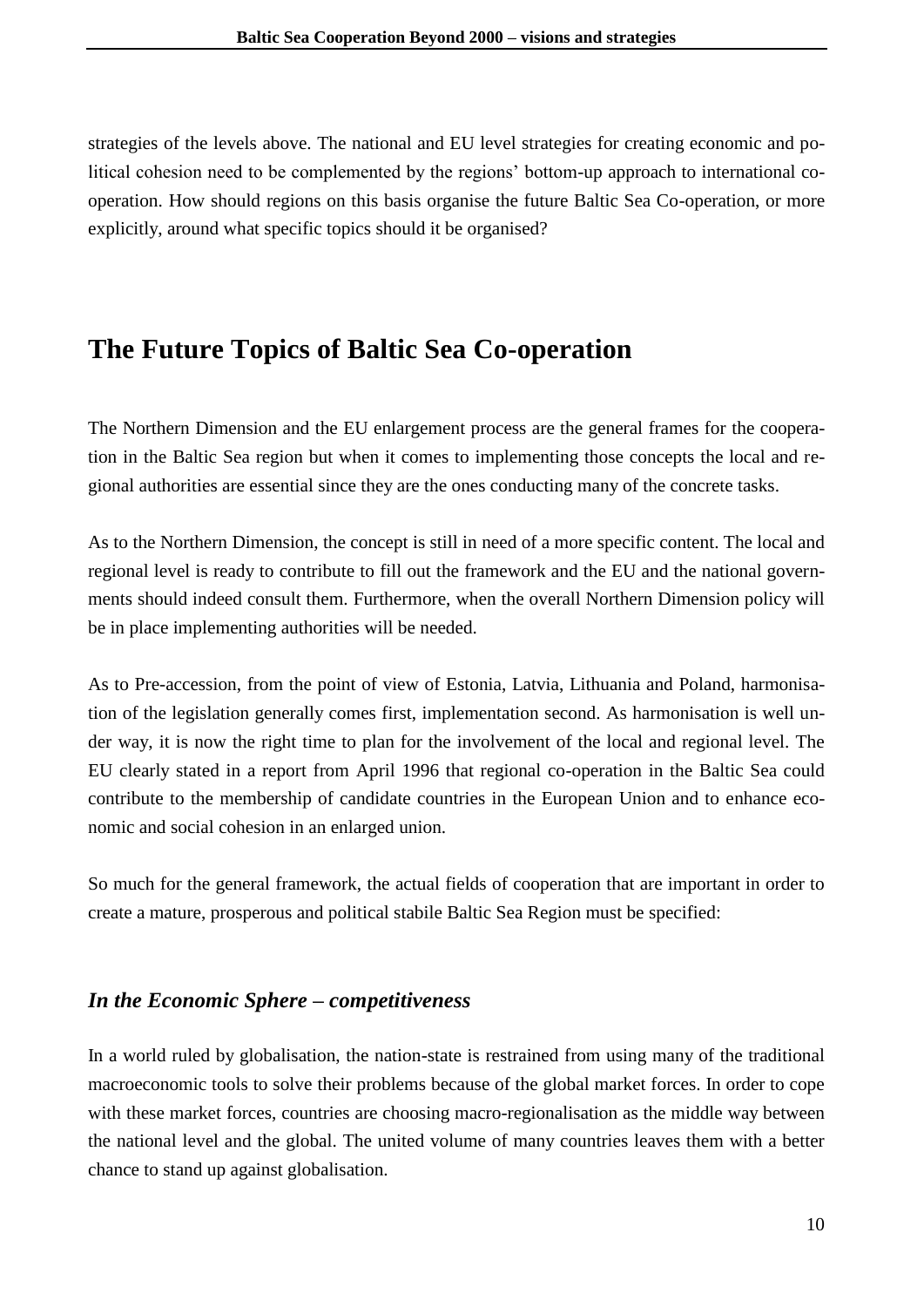However, besides that the globalisation process pressures the states to adopt macro regional strategies, the states are also forced to allow the micro regional (subregional) level to take on more responsibility for solving the national and regional economic problems. As the macro-regional arrangement (i.e. EU) takes over some of the tasks of the states, they restrict the manoeuvrability of the national governments, and the solution to national problems such as low economic growth and high unemployment must be found at a different level - the local and regional level.

It is the local and regional level that is in charge of local and regional development, that is, creating a beneficial business environment supporting competitiveness. Since competitiveness is a matter of productivity, and since the roots of productivity lie in the national and regional environment for competition, it's one of the essential tasks for the local and regional authorities. An enhanced competitiveness in the individual subregions and municipalities is the key to a stronger and more prosperous Baltic Sea Region.

It is obvious that so far the classical inputs to the production process, such as natural resources, are central to for instance the EU policy of the Northern Dimension. However, factor inputs have become less and less valuable in an increasingly global economy; the relative share of labour and raw material costs in the value added to final products continue to decline. At the same time the value added share of information and service inputs (the cost of marketing, distribution, transport, financing, information, technology content, etc.) continues to rise. Hence, prosperity depends on creating a business environment along with supporting institutions that enable the region or nation to productively use and upgrade its inputs.

Locations that are able to make instantaneous adjustments are rewarded, merely using the resources available, or assembling more resources, is not enough for prosperity. Competitiveness is no longer limited to those localities with a favourable inheritance, but policy has to be directed so as to enhance competitiveness. That is the choice for the actors; a choice that can lead to prosperity. The chances of prosperity is improved if a municipality, region or state for example upgrade the capabilities of all their citizens and invest in the type of specialised infrastructure that allow commerce to be efficient. Limited wealth will be the result if policy is chosen that erodes the productivity of business, if skills are reserved for the few, if wealth is secured by family connections or government concessions rather than productivity, etc<sup>iv</sup>. Business needs good government. Business leaders in the Baltic Sea Region and the BCCA also support this conclusion<sup>v</sup>.

For the municipalities and regions to obtain good government and a fruitful business environment creating competitiveness for its companies, co-operation with similar authorities in other parts of the region is essential. The local and regional level in the established EU member countries can of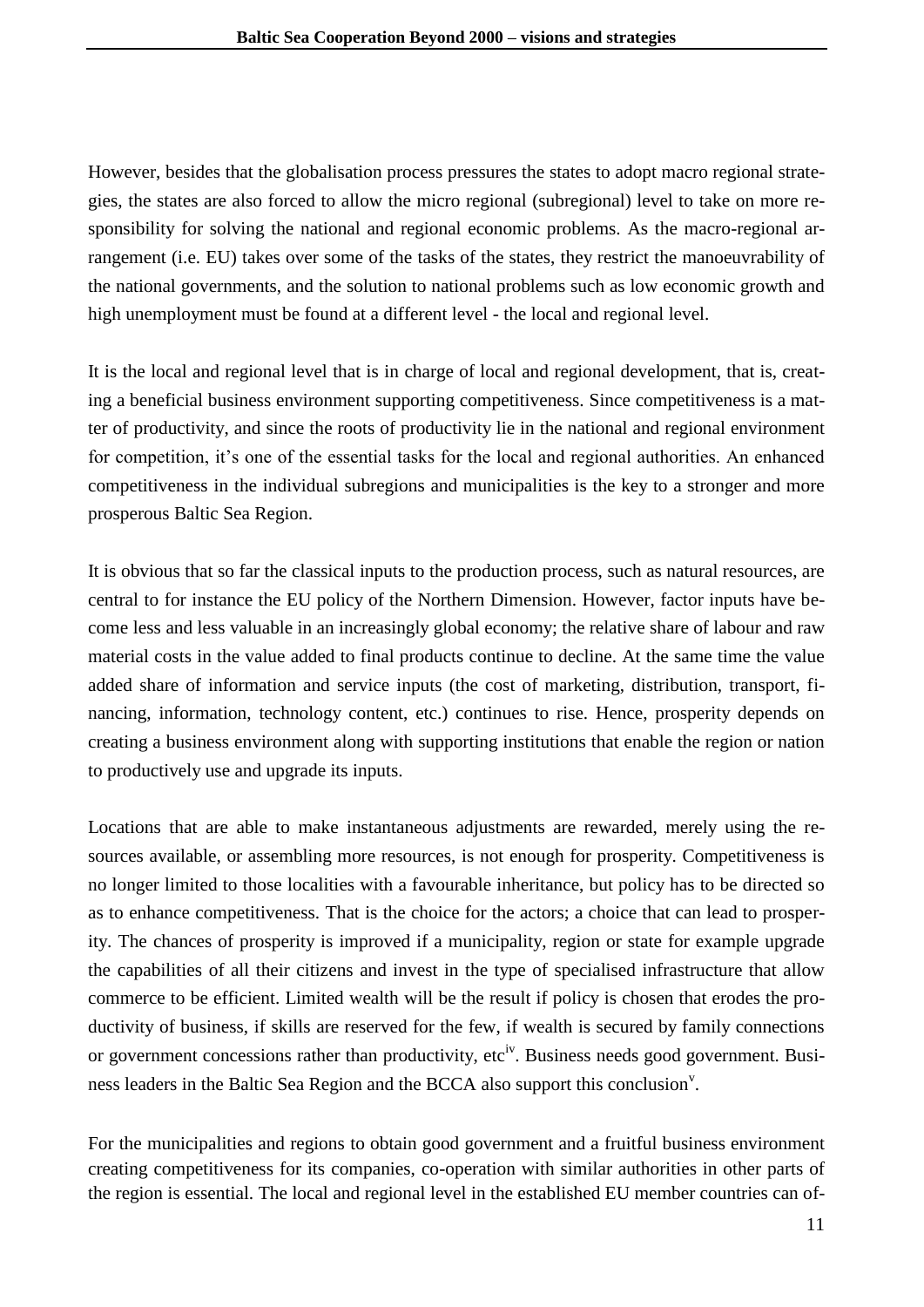fer considerable expertise in how to establish and develop local and regional authorities within the EU context. This will directly benefit authorities in the Eastern countries, however in general the benefits of exchange goes both ways, providing both the Eastern and the Western local and regional authorities with new inputs and better long-term strategies.

A concrete example of such co-operation benefiting the business environment is the setting up of regional development agencies. These agencies work to improve the business environment in their particular location and thereby helps attract businesses. In this process, as in general, cooperation provides knowledge and ideas and helps those involved to avoid making the same mistakes as others already have. For all municipalities and regions this is a vital input, but for some, especially in the Eastern side of the Baltic Sea Region, this cooperation is vital if they are to develop and prosper within the next few years.

Based on this, some basic recommendations for co-operation spheres and actual projects are:

| Industry                       | Promote transfer of technology know-how via co-operation and ex-<br>change of information regarding this topic.                                                                                                                                               |
|--------------------------------|---------------------------------------------------------------------------------------------------------------------------------------------------------------------------------------------------------------------------------------------------------------|
| Trade and SME devel-<br>opment | Facilitate trade missions and fairs, organising conferences and pub-<br>lishing material in support of business contacts, business training and<br>networking for SME's                                                                                       |
| Institution building           | Emerging regional institutions in the candidate states (for example, the<br>new regional development agencies and associations of municipalities<br>and towns) should identify and strengthen their ties with "sister" or-<br>ganisations in the whole region |

To obtain the needed qualifications for the general public at large and the authorities/civil servants specifically, exchange of know-how between actors in different countries is crucial. Therefore projects should be initiated within:

| Administrative training | Exchanges of civil servants and experts,                                                                     |
|-------------------------|--------------------------------------------------------------------------------------------------------------|
|                         | Training seminars                                                                                            |
| Education               | Student and teacher exchanges, Language training for different levels<br>and age groups, Vocational training |

In order to ease the exchange between authorities and organisations across the Baltic Sea the newest information technology should be put into use. The Internet is of course vital but also Video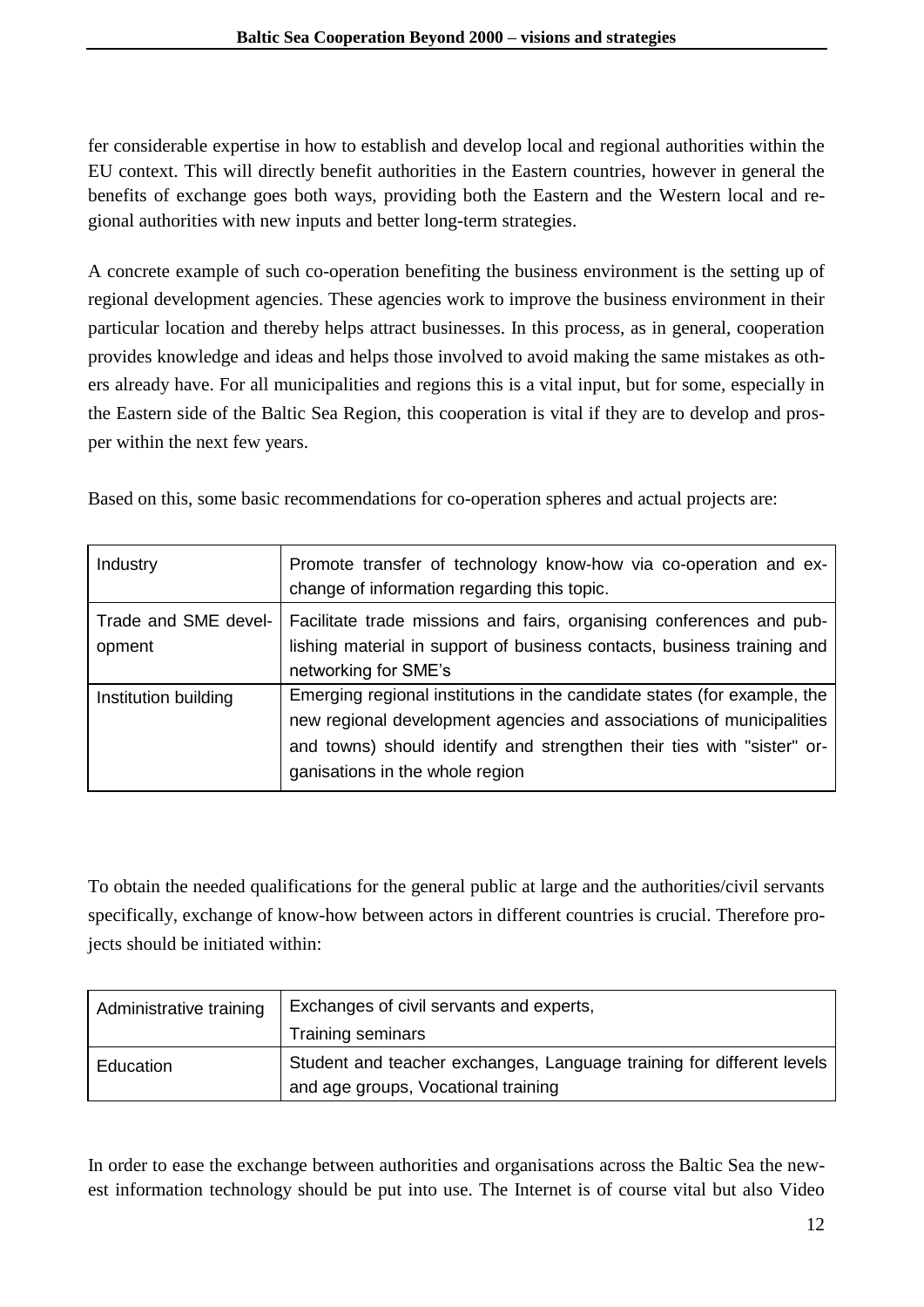Conferences and other tools could help remove the traditional obstacles to cooperation. Besides facilitating inexpensive and continuous communication, this use of IT will directly enhance capabilities of all authorities and actors involved.

Therefore projects within IT and science is an absolute necessity for both the everyday work and in the wider development perspective:

|      |  | Technology and Sci- Developing co-operation between research institutions; joint research |
|------|--|-------------------------------------------------------------------------------------------|
| ence |  | projects, Exchange know-how and practises in relation to the everyday                     |
|      |  | use of IT.                                                                                |

Still the more traditional infrastructure is also important for a location to develop an attractive business environment:

| Transport,            | Infrastruc-   Connecting and developing motorways, railways and related transport<br>systems, |
|-----------------------|-----------------------------------------------------------------------------------------------|
| ture and Construction |                                                                                               |
|                       | Studies of technical and financial conditions, Opening new border                             |
|                       | crossings, Improving harbour facilities                                                       |

Productivity and competitive advantage in an economy require specialisation in the form of interconnected firms, suppliers, related industries and specialised institutions in particular fields that are present in particular locations. These "clusters" reduce transaction costs, boost efficiency, improves incentives, enables innovation and creates collective assets like information, specialised institutions, etc. Local and regional authorities should strive for the creation of such clusters and in the process they will be able to benefit from experiences from cooperation partners all across the Baltic Sea.

*Summing up, it is important to realise that many of companies' competitive advantages lies outside the firms, rooted in locations and industry clusters. This is the level of the local and regional authorities, and co-operation projects between these authorities can help everyone involved to advance and prosper. An extensive and persistent use of the newest information technologies will ease this cross border co-operation and contribute to the beneficial and dynamic business environment.*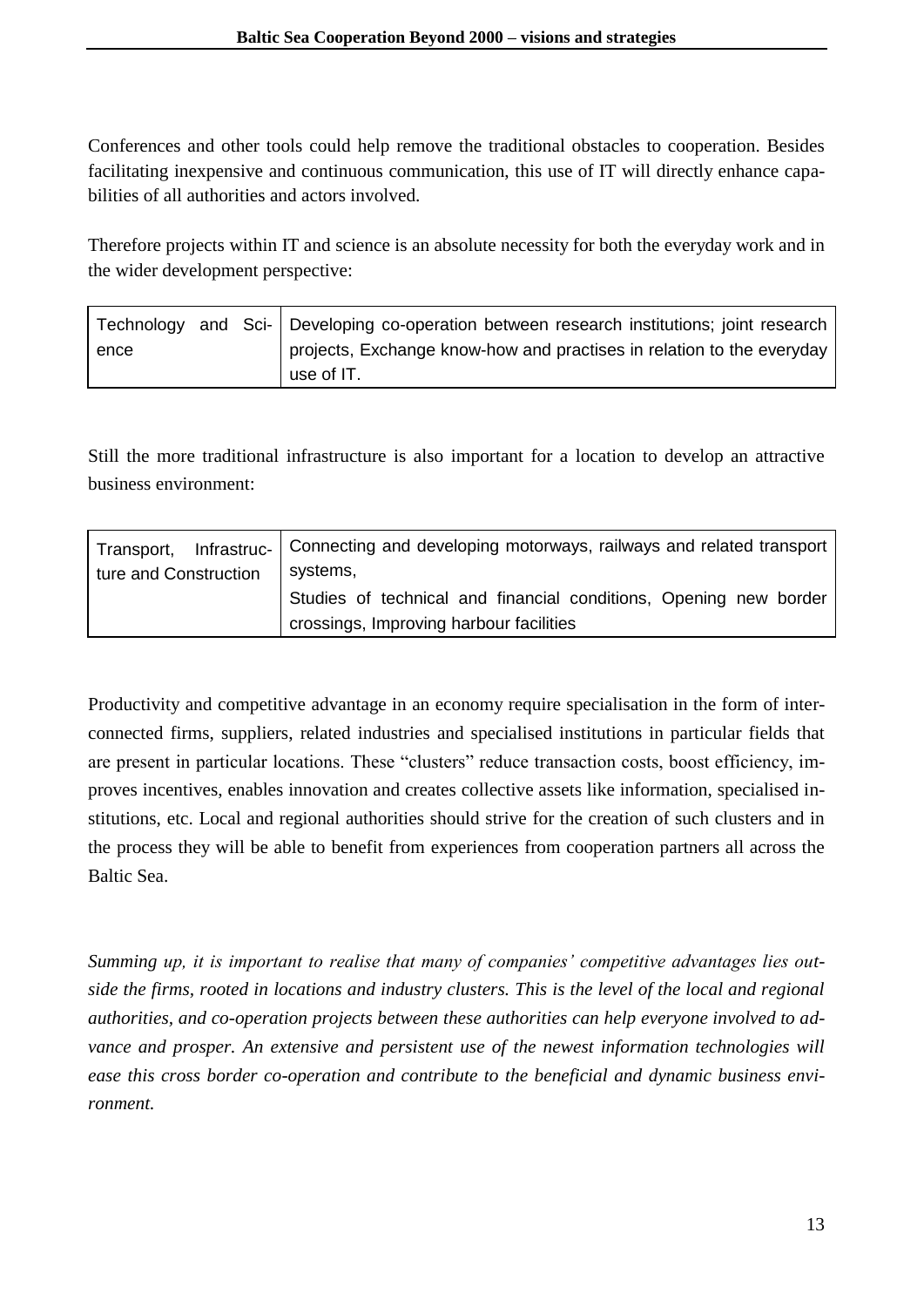#### *In the wider Political Sphere*

Also in the wider policy sphere government (on various levels) and business must cooperate; old distinctions between laissez faire and intervention are obsolete. In some areas the role of the authorities must be minimal (e.g. trade barriers) and in others activist (e.g. ensuring vigorous competition, providing high quality education and training). Authorities can influence all parts of the business environment, hence artificial distinctions between social and economic policy must fall away since the two are inextricable tied in defining the environment for productive competition. Thus, educated citizens who are healthy and work in a safe environment is not only desirable in general, but it is also a bare necessary for productivity. All public institutions can contribute to this, including schools, universities, standard setting agencies, the judicial system, etc.

This is only one more reason why cooperation projects should be initiated in policy spheres like Social Security, Health and Environment:

| Health care and social<br>services | Exchanging experience in health care and social services, hospital<br>administration, institution building, new information technologies, staff<br>training and exchange programmes                                                                            |
|------------------------------------|----------------------------------------------------------------------------------------------------------------------------------------------------------------------------------------------------------------------------------------------------------------|
| ergy                               | Environment and en- Environmental protection plans and awareness actions, co-operation in<br>impact evaluations, new energy sources and opportunities for energy<br>saving, co-operation between institutions in monitoring and develop-<br>ment of statistics |

Finally, as a last point in relation to what should be the future topics of co-operation in the Baltic Sea Region it should be kept in mind that even though it is not directly connected to the economic development of the region, which should be the first priority, further elaboration of a common Baltic Sea identity could be necessary in order to get actors involved in the first place. Consolidation of this common idea of the Baltic Sea Region commands concrete projects of Cultural Exchange, extended Youth Cooperation (shaping the future conception of the Baltic Sea Region project) as well as projects aimed at facilitating an increase in Tourism. Seminars and conferences are also contributing to this process even though these initiatives should to a higher extent be coordinated for instance via the larger Baltic Sea organisations not to waste scarce resources. Too many conferences are today covering the same issues and in too many instances no real and rewarding follow up on the conferences are being conducted.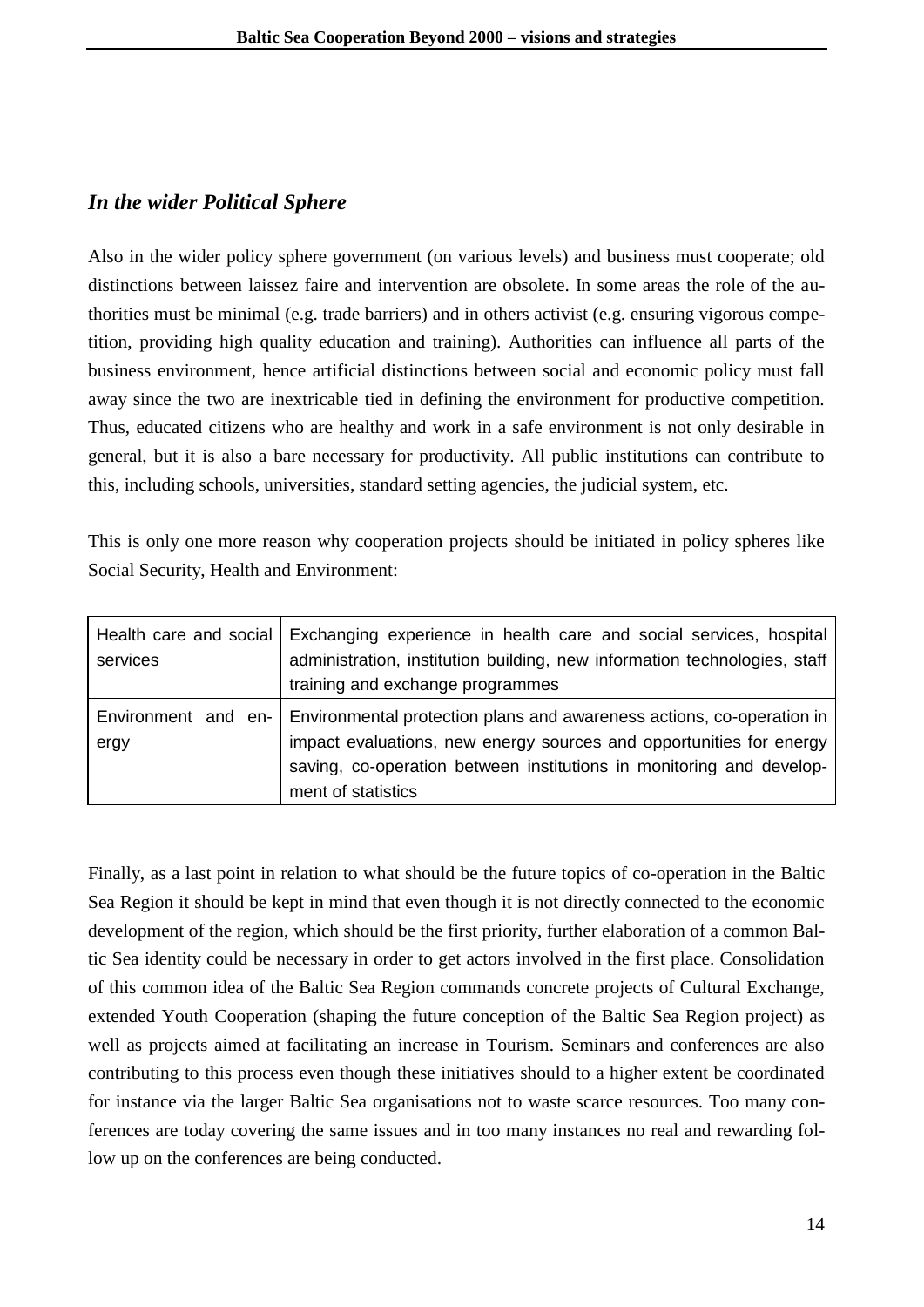Suggested spheres of cooperation projects are:

| Culture, Art and                 | Cultural events, cultural exchange for artists and artisans;                                                                              |
|----------------------------------|-------------------------------------------------------------------------------------------------------------------------------------------|
| <b>Cultural Heritage</b>         | Artisan training and small business development                                                                                           |
| Tourism and<br>Rural development | Town-twinning, networking of local associations, NGO's, tourism pro-<br>motion, entrepreneurship and small business development for rural |
|                                  | communities                                                                                                                               |

## **Final Words**

The advice that has been put forward here is that the local and regional authorities around the Baltic Sea should work at providing good government for the local businesses. This involves being proactive and dynamic, developing new ways in co-operation with others. And it covers many policy areas since a fruitful business environment beyond 2000 is not only dependent upon the traditional factors, but also on education, innovation, flexibility, etc. These modern virtues are today even more important for the individual location than a favourable inheritance.

For the local and regional authorities to develop this modern approach, co-operation across borders is essential, since it provides new and stimulating inputs. Innovation – private as well as public – needs these inputs. Politically everyone agrees on this, but the financial backing has not been adequate. Baltic Sea Co-operation on the local and regional level are therefore not as extensive as it could be, not as coordinated as it should be. The national governments and the EU system should understand this and try more eagerly to support (also financially) the co-operation between those local and regional authorities that are willing to co-operate, to learn from others and adopt new ways. Otherwise opportunities are missed.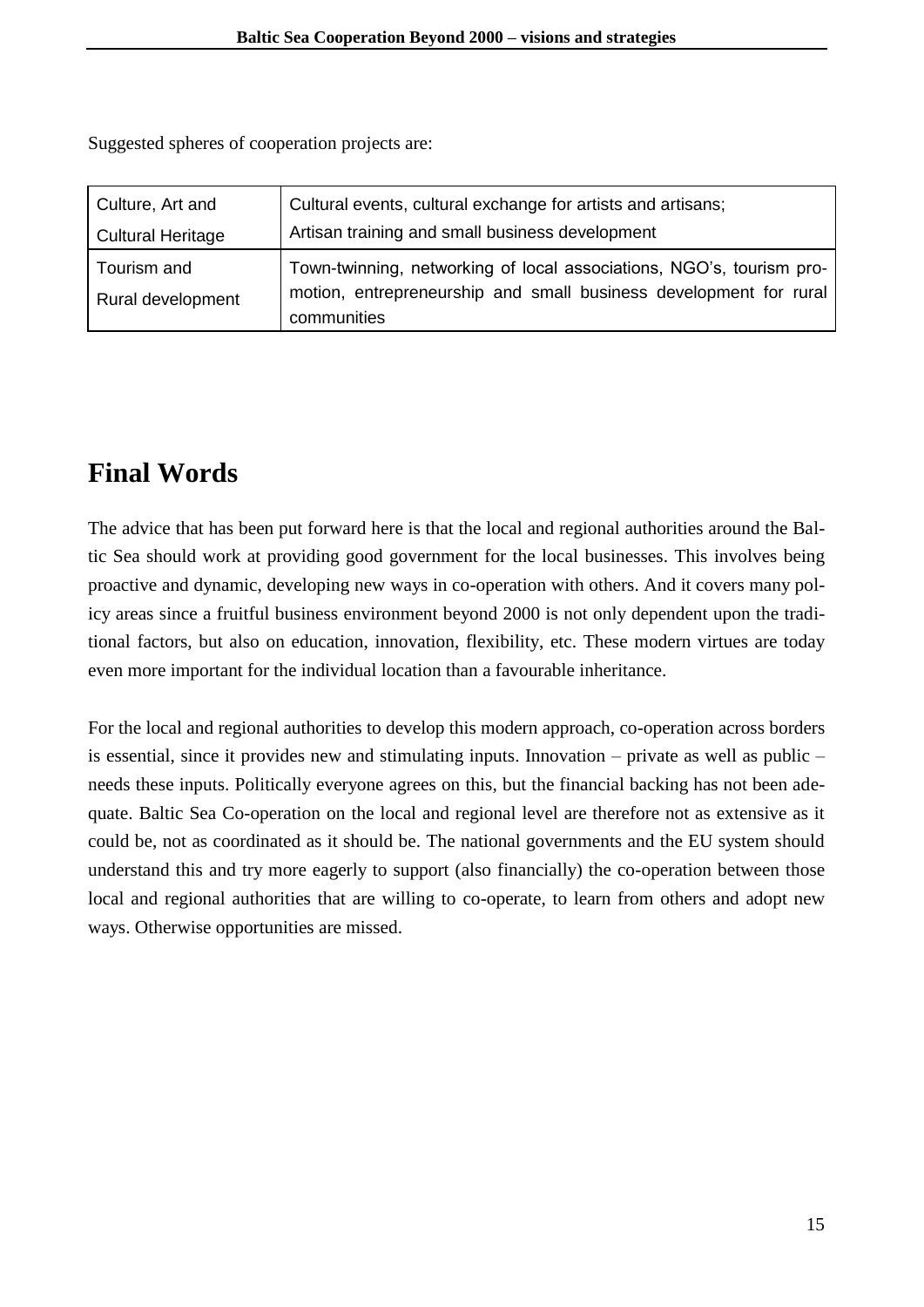## **ANNEXE 1**

#### **BSSSC encourages the European Union;**

 to overcome existing - and in addition probably forthcoming - lacks of interoperability between EU funding instruments available in the region (INTERREG III A and B, PHARE and TACIS) as outlined the latest in the Common Strategy on Russia, and in particular:

-to harmonise the rules governing INTERREG, PHARE and TACIS and to establish similar regulatory frameworks, time tables and project selection criteria as well as joint decision procedures and bodies (under INTERREG as well for strand A as strand B).

-to indicate a certain share of the PHARE main programmes for transnational co-operation and to provide multi-annual budgeting of PHARE in order to allow multi-annual joint projects under PHARE and INTERREG III B.

-to increase the budget for cross-border co-operation under TACIS and to allocate these fundings to the regions adjoining actual and future EU Member States, in particular in North-West Russia.

- regretting the decision of the European Commission to abandon BSPF, to establish a new programme replacing the abolished Baltic Small Projects Facility (BSPF) aiming at facilitating the bottom-up process in the whole region in a broad sense by funding smaller scaled subregional co-operation projects; a decision making structure should comprise regional Baltic Sea organisations as well as the respective national associations of sub-national governments.
- to ensure that the use of the European Parliaments Budget line for the Baltic Sea Region (B7-537) will be influenced strongly by the recipient countries (Poland, Lithuania, Latvia and Estonia) who, in the Joint Baltic Committee, have expressed their interest in smaller interregional projects, and that these countries (each being represented by a regional representative) will themselves construct the actual programme prioritising the funds.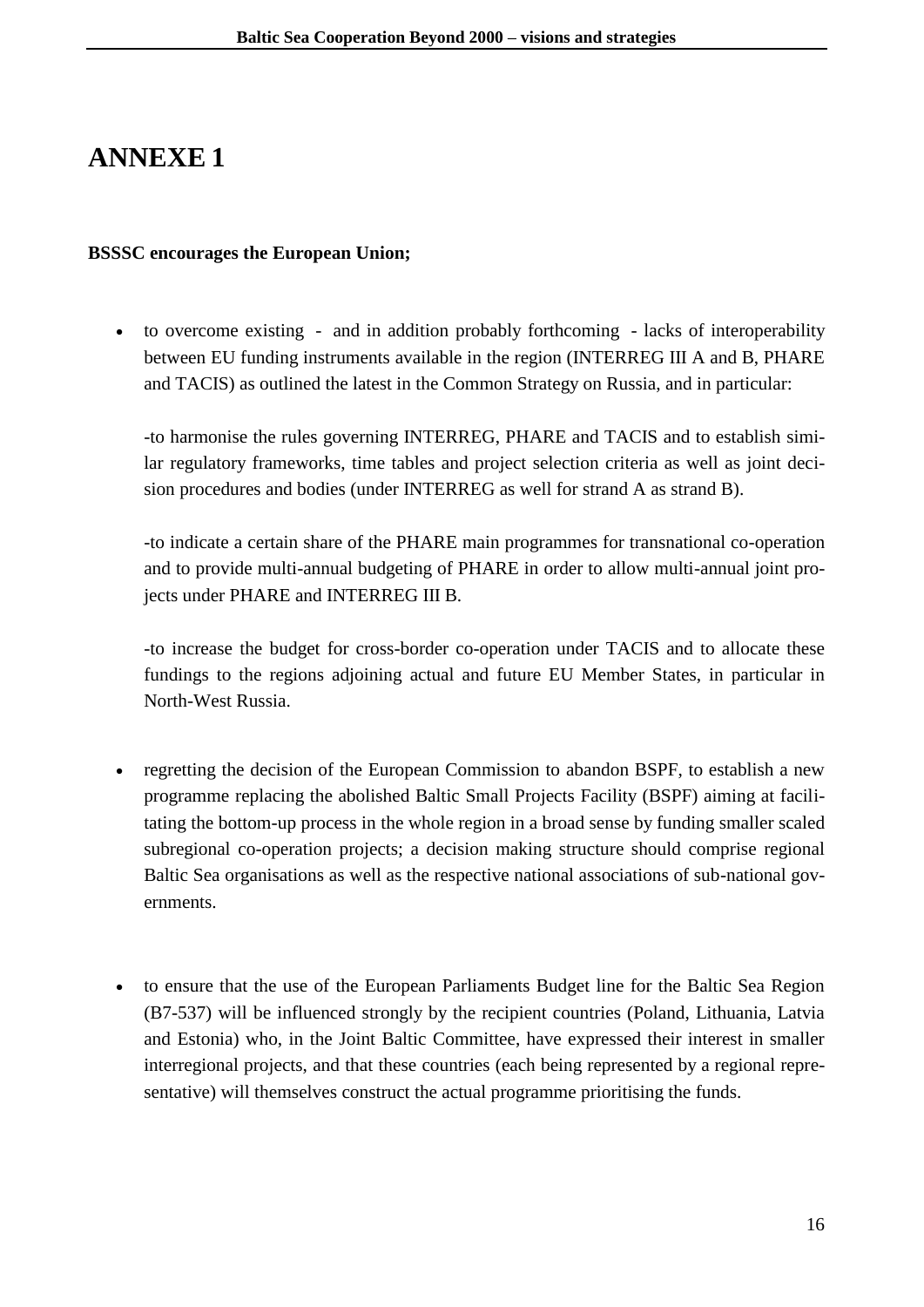## **ANNEXE 2**

This annexe outlines some of the efforts made during the last years by BSSSC in order to collect information on Baltic Sea matters, and formulate policy accordingly, leading to this vision and strategy paper.

**Summer of 1998**, information was gathered from the sub-regions around the Baltic Sea at a workshop held in Brussels discussing EU funding and the regional contribution to the accession process.

Autumn 1998, the 6<sup>th</sup> annual BSSSC Conference takes place in Roskilde, Denmark, 350 local and regional representatives from the Baltic Sea countries are gathered discussing Institution Building, Nature Protection and Economic Development in the Baltic Sea Area.

**Spring of 1999**, a Consultation Process by the Chairman to member-regions in all Eastern Baltic Sea countries, and an extensive survey covering all 10 countries around the Baltic Sea was conducted, in order to gather the experiences and perspectives of the 162 member regions and related organisations in relation to interregional co-operation. The results were published and distributed widely.

**Spring of 1999**, BSSSC in co-operation with other Baltic Sea actors agrees on how to break down the European Parliaments budget line B7-537 for the Baltic Sea Region. The implicated partners present their ideas to the European Parliament and the European Commission.

**Summer of 1999**, after pressure from BSSSC the Danish Government agreed to set up a special fund for interregional co-operation in the Baltic Sea Area. The amount given is modest but the Danish government along with BSSSC puts pressure on other national governments in the BSA to follow the Danish example.

**Autumn of 1999**, the annual BSSSC conference with more than 400 participants from the local and region level takes place in Kaunas, Lithuania. Main topics are the EU enlargement process, the Northern Dimension initiative and finally the elaboration of the Information Society in the Baltic Sea Region. Policy papers are adapted by the political BSSSC Board and presented.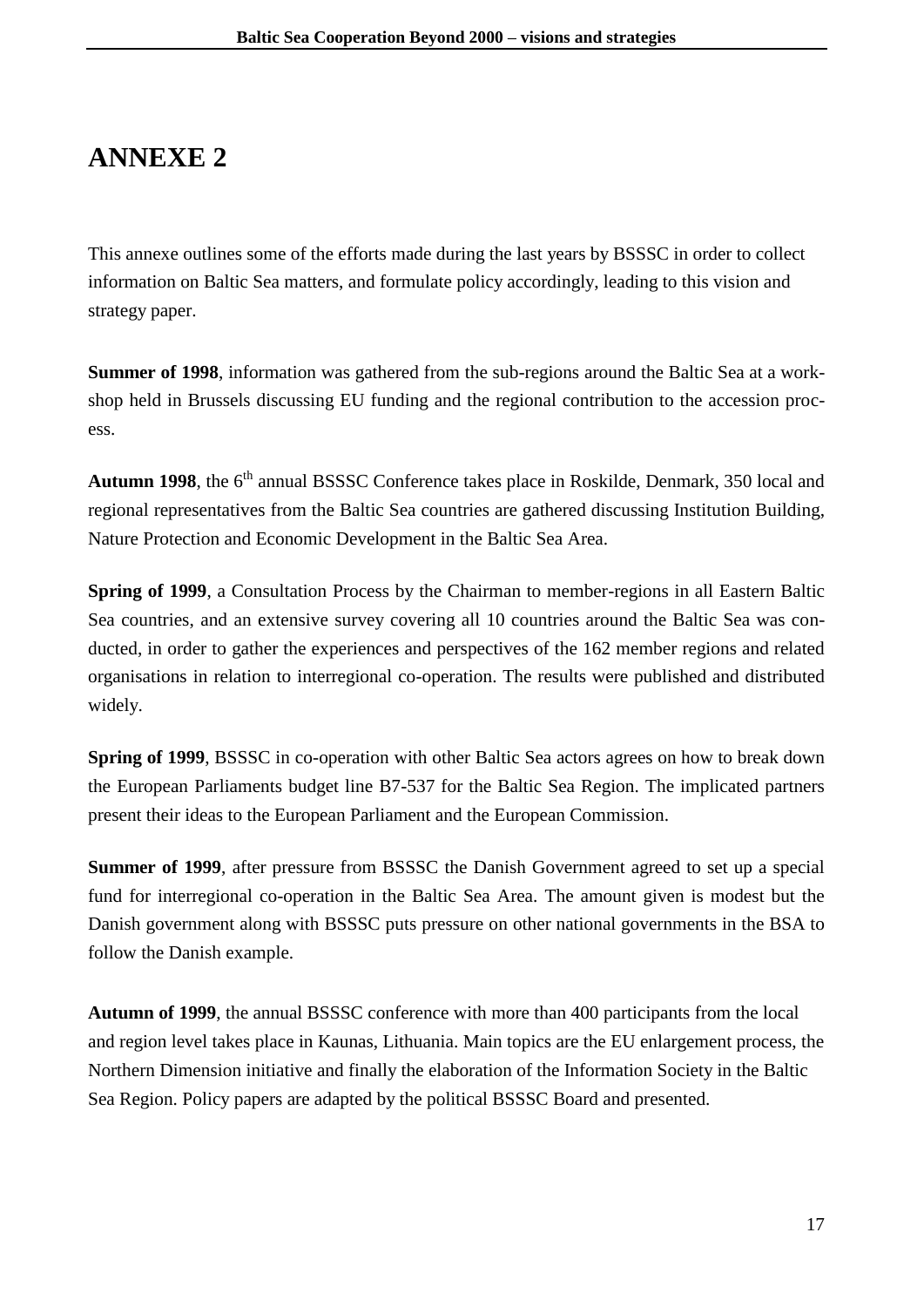**Spring of 2000**, a political BSSSC seminar is held on Bornholm, Denmark, where the Baltic Sea Region and Baltic Sea co-operation beyond 2000 is discussed. As a result BSSSC prepares a policy paper on the Northern Dimension as well as an overall vision for the future Baltic Sea Cooperation beyond 2000 (this paper).

Except for these specific events, BSSSC is on a daily basis engaged in concrete work facilitating contacts, projects, exchange of know-how, etc. The very organisation of BSSSC (a political Board consisting of two representatives from each of the 10 countries, 3 permanent Working Groups consisting of two representatives from member regions in each country and ad hoc Working Groups consisting of volunteers from the member regions) ensures that BSSSC is continuously in contact with a broad network of local and regional representatives from all over the Baltic Sea Area; hence, legitimacy is sought continuously.